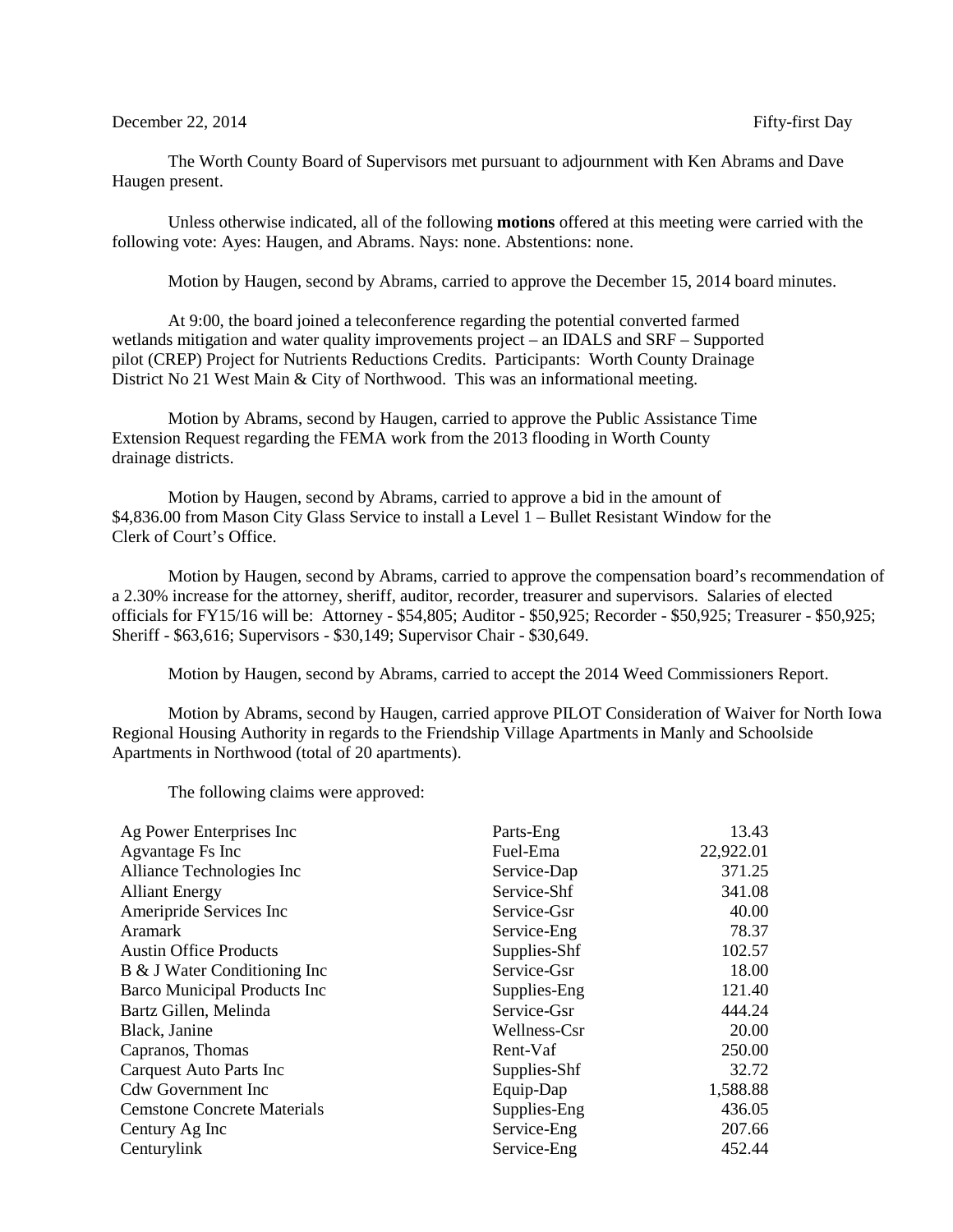| Cerro Gordo Co Sheriff                 | Service-Shf     | 50.00     |
|----------------------------------------|-----------------|-----------|
| City Of Fertile                        | Service-Eng     | 3,480.85  |
| City Of Grafton                        | Rutf-Eng        | 1,965.31  |
| City Of Hanlontown                     | Rutf-Eng        | 798.95    |
| City Of Joice                          | Rutf-Eng        | 1,931.43  |
| City Of Kensett                        | Rutf-Eng        | 940.56    |
| City Of Northwood                      | Service-Eng     | 30.60     |
| Class C Solutions Group                | Supplies-Eng    | 1,887.44  |
| D & D Sales Inc                        | Service-Shf     | 188.00    |
| Des Moines Stamp Mfg Co                | Supplies-Aud    | 43.20     |
| <b>Electronic Engineering</b>          | Supplies-Eng    | 128.34    |
| <b>Fallgatter's Market</b>             | Supplies-Con    | 1,035.11  |
| <b>Fastenal Company</b>                | Supplies-Eng    | 385.74    |
| <b>Five Star Cooperative</b>           | Parts-Eng       | 15.92     |
| Franks Repair & Towing Inc             | Service-Eng     | 298.40    |
| Fredrickson, Kenneth                   | Service-Wec     | 61.98     |
| Galls, Llc                             | Service-Shf     | 1,267.32  |
| Greve Law Office                       | Rent-Aty        | 350.00    |
| Healthworks                            | Service-Eng     | 1,526.00  |
| <b>Heartland Power Coop</b>            | Service-Eng     | 3,516.92  |
| Heiken, David                          | Parts-Eng       | 201.62    |
| Helps Drain Cleaning                   | Service-Eng     | 750.00    |
| Hogan-Hansen Cpa's                     | Service-Ndp     | 2,700.00  |
| Holland, Darwin                        | Service-Cap     | 1,000.00  |
| Horstmann Farms Llc                    | Service-Wwt     | 2,257.50  |
| Ia Law Enforcement Academy             | Edu-Shf         | 400.00    |
| Iaccbe                                 | Edu-Con         | 285.00    |
|                                        |                 | 272.42    |
| Icap                                   | Service-Ins     |           |
| Ip Pathways                            | Service-Dap     | 6,400.00  |
| Isac                                   | Edu-Trs         | 130.00    |
| Isac Group Health                      | Health Ins Prem | 57,106.00 |
| Joe's Collision & Performance          | Service-Shf     | 99.93     |
| Johnson, Harold H                      | Rent-Phd        | 1,000.00  |
| Keltek Incorporated                    | Equip-Ema       | 7,418.19  |
| Kenison, Elizabeth                     | Wellness-Rec    | 20.00     |
| Knudtson, Kirby                        | Service-Shf     | 1,096.82  |
| Kramer, Noelle                         | Wellness-Phd    | 90.00     |
| Kroneman, Judy                         | Wellness-Csr    | 20.00     |
| Larsen Plumbing & Heating Inc          | Service-Gsr     | 262.00    |
| <b>Lawson Products Inc</b>             | Supplies-Eng    | 472.09    |
| Lexisnexis                             | Service-Aty     | 137.00    |
| Lund, Nancy                            | Wellness-Csr    | 20.00     |
| <b>Manly Junction Signal</b>           | Service-Phd     | 374.92    |
| Marco Inc                              | Service-Shf     | 263.44    |
| Mariposa Publishing, Douglas P Walburg | Supplies-Aty    | 68.30     |
| Mc Clure Engineering Co                | Service-Ndp     | 1,516.50  |
| Mediacom                               | Service-Gsr     | 604.66    |
| Midwest Wheel Companies Inc            | Supplies-Eng    | 1,638.44  |
| Napa Auto Parts                        | Parts-Eng       | 267.99    |
| Northrup, Sandra                       | Wellness-Csr    | 10.00     |
| Northwood Anchor Inc                   | Service-Phd     | 968.02    |
| Northwood Electric Inc                 | Service-Shf     | 74.82     |
| Northwood True Value                   | Supplies-Gsr    | 503.98    |